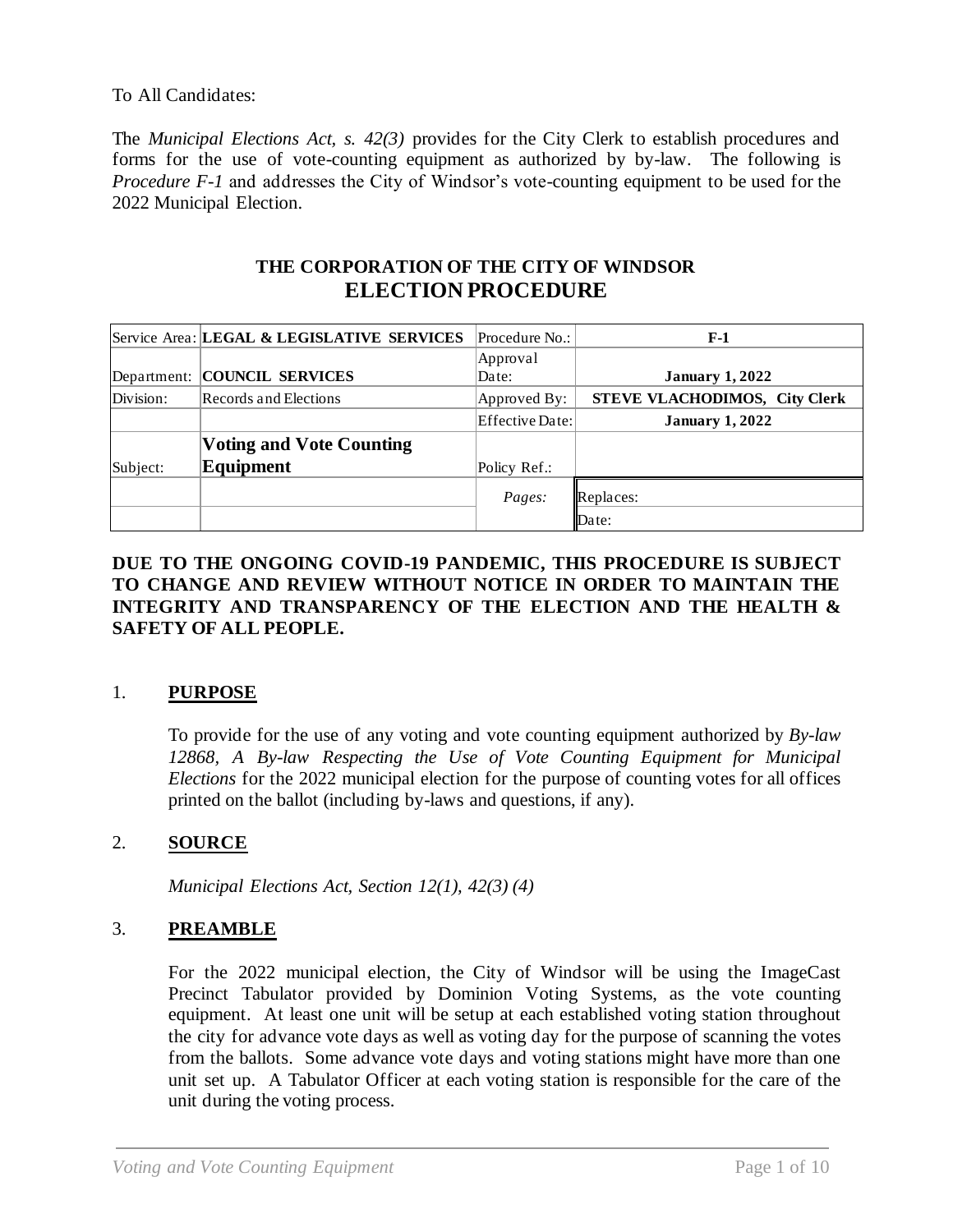The City of Windsor uses a composite paper ballot system in which the voter must go to a voting station in order to vote. The voter uses the information on their voter notification card, previously mailed to them, to determine the location and time of the vote. Once at the voting station, the voter obtains their ballot from the election official, marks the ballot behind a privacy screen, and returns the marked ballot within the secrecy sleeve to the Tabulator Officer. The Tabulator Officer takes the ballot from the voter and feeds the ballot through the Tabulator unit to tabulate the votes from the ballot. The vote tabulator unit then deposits the ballot into an attached ballot box for safe keeping. At this point the voter is free to leave the voting station because their vote has been counted. On occasion the tabulator may not be able to read one or more offices on the ballot, in which case the ballot will be returned to the voter and marked as a spoiled ballot by the election official. When this occurs the voter will receive a new ballot.

In order to assist those voters with disabilities, an ImageCast Accessible Voting Ballot Marker Device will be on hand during the Advance Voting. This is a tool used for accessible voting purposes for voters who cannot negotiate a paper ballot. The devices will generate a marked paper ballot from a blank sheet of paper for subsequent tabulation. This will allow voters with disabilities and other special needs to mark their ballot privately and independently. The device will provide the voters with several options to mark a ballot including touch screen, hand-held controllers, paddle devices and sip/puff devices. The ImageCast Accessible Voting Ballot Marker Device also permits the voter to listen to the choices through headphones. Once the ballot is marked it is returned to the voter who will then deliver the ballot to the Tabulator Officer for processing through the tabulator and then into the ballot box.

### 4. **DEFINITIONS**

**Act** – means the *Municipal Elections Act, 1996, S.O.c32 as amended*.

**Auxiliary Compartment** – means the front compartment of the ballot box where voters' ballots are temporarily stored in the event of a vote tabulator fails to operate.

**Deputy Returning Officer** – means an election official stationed at the voting station for the purpose of dispensing ballots to voters.

**Designated Election Official** – means any person designated by the City Clerk to perform certain election functions including directly related to the operation of the vote tabulator equipment.

**Memory Card/Jump Drive** – means a card where the tabulated totals are stored in the tabulator unit provided at the voting station.

**Secrecy Folder** – means a folder or covering in which a marked ballot can be placed in so as to conceal the voter's selected votes for candidates.

**Tabulator Officer** – means an election official who has the care and operation of the voting equipment assigned to their voting station.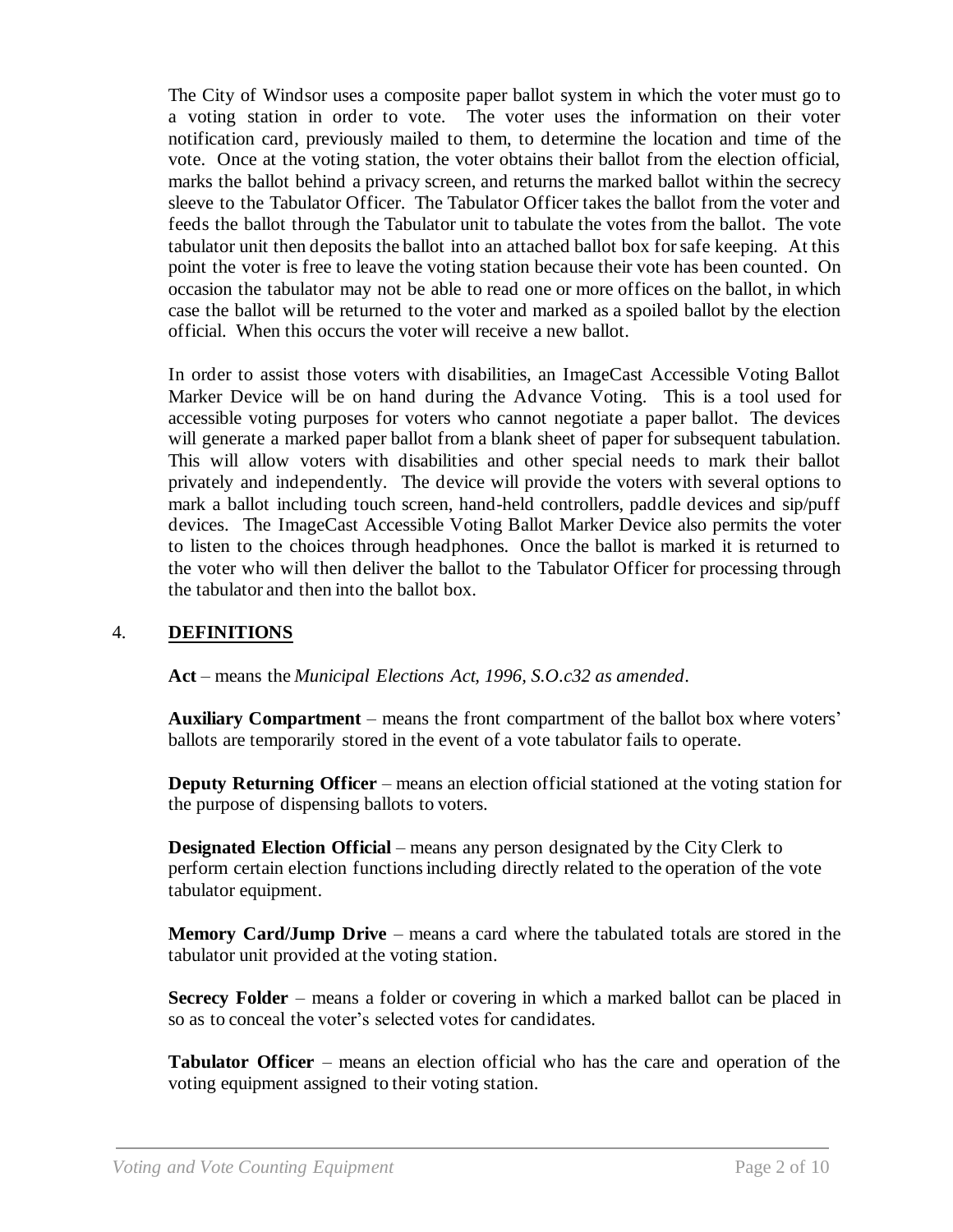**ImageCast Precinct Tabulator** – means a tabulator unit that digitally scans the ballots, reads the votes on the ballot, and tabulates the results at each voting station.

**Zero Totals** – means the report generated by the tabulator at the opening of the voting stations before the voting begins shows a zero total next to each candidates' name for each office on the ballot.

## 5. **APPLICATION OF THE PROCEDURE**

The following procedures apply to the vote counting equipment used by the City Clerk at all voting stations during the voting process.

### 5.1 **By-law 12868 - By-law Respecting the Use of Vote Counting Equipment for Municipal Elections**

- (i) This procedure applies to an election conducted by the City of Windsor that has passed By-law 12868 under sec. 42 of the *Municipal Elections Act, 1996* authorizing the use of vote counting equipment for a municipal election.
- (ii) Any matter not provided for in this procedure shall be dealt with as far as practicable in accordance with the principles of the *Municipal Elections Act*, *1996.*

### 5.2 **Election Officials**

The City Clerk shall, in writing, appoint election officials for the purposes of this procedure and may designate their titles and duties.

### 5.3 **Voting Subdivisions**

The City of Windsor has been divided into 10 wards with voting subdivisions within each ward. At lease one Tabulator unit is provided for each voting station where the vote takes place and votes are tabulated continually on voting day. The results are then reported to the public soon after the voting station has been closed on voting day. Due to the number of potential voters attending at some voting stations, multiple Deputy Returning Officers have been assigned to handle the voters.

#### 5.4 **Ballots**

- (i) There shall appear on the ballot to the right of each candidate's name a designated space for the marking of the ballot.
- (ii) Subsection (i) applies with necessary modifications to by-laws and questions.
- (iii) The instructions on the ballot direct the elector to vote by filling in the blank space adjacent to the candidate(s) of their choice or the elector's answer to any by-law or question.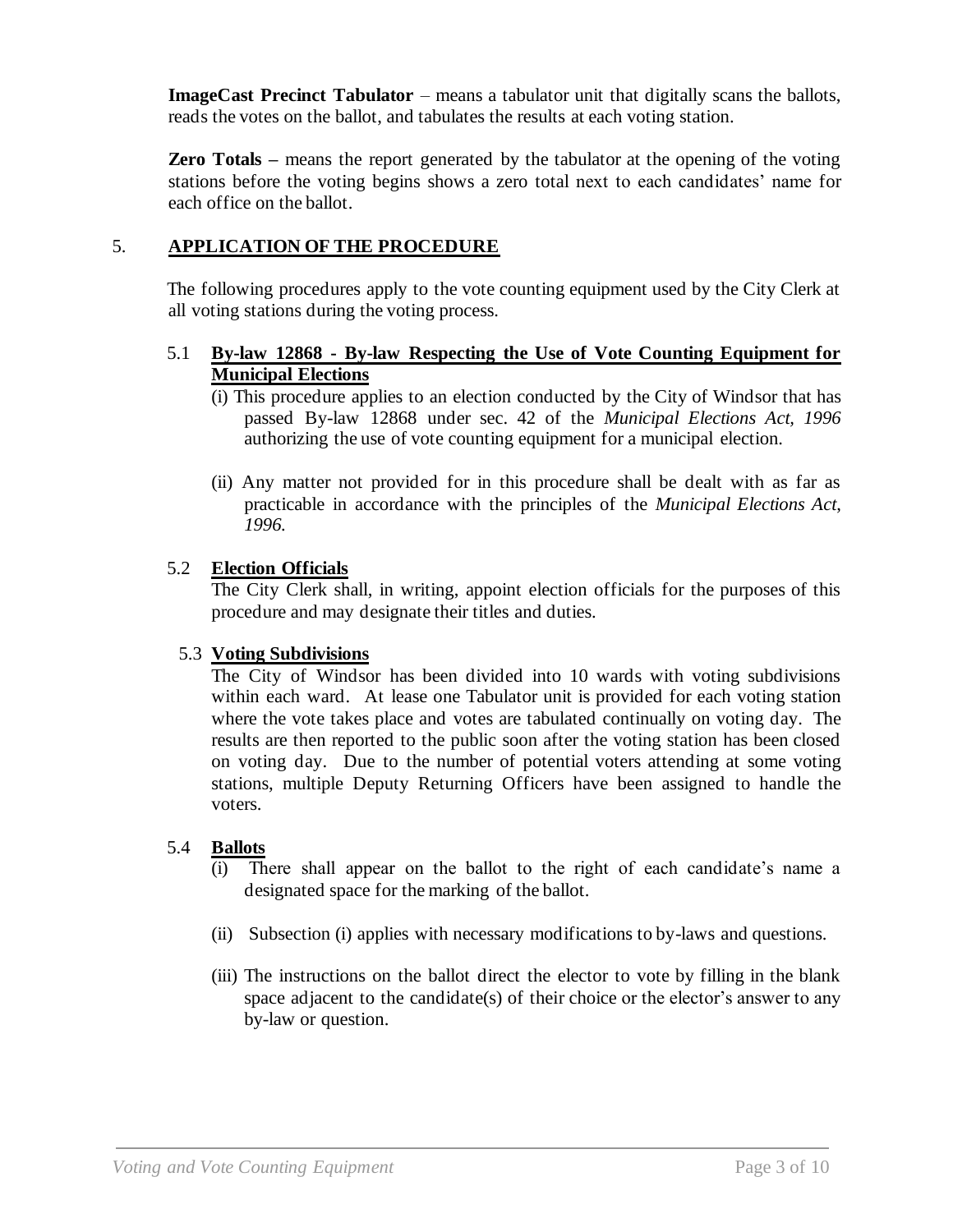### 5.5 **Programming of the ImageCast Precinct Tabulators**

- (i) The tabulators shall be programmed so that a printed record of the number of votes cast for each candidate or answers to any by-laws or question can be produced.
- (ii) Please note that the tabulators cannot read ballots that are damaged or defective or that have been marked in a way that the ballot cannot be processed by a tabulator. In some cases ballots that have been marked by the voter with overvotes or under-votes will be returned to the voter for further inspection. If the voter decides that the ballot correctly shows their intention, the Tabulator Officer will process the ballot through the Tabulator unit. If not, then the ballot may be considered a spoiled ballot.

#### 5.6 **Testing of the ImageCast Precinct Tabulators**

Prior to voting day, the Clerk shall have the tabulators tested to ensure that they will accurately count the votes for all candidates or answers to by-laws or questions that are marked with the marker provided and with a valid mark in the designated area.

When testing the tabulators, adequate safeguards shall be taken to ensure that the system, or any part of it, that is used for processing and tabulating votes is isolated from all other applications or programs and that no remote devices are capable of gaining access to the system.

There are several "Testing" phases before the voting equipment is ready for use at the advance vote and/or for Voting Day.

- (i) Testing the Tabulators (Diagnostic Testing): This test will ensure that the clock, LCD display, system memory, printer serial port, auxiliary port, and ballot reader are all functioning properly.
- (ii) Testing Memory Cards: This will test each memory card to ensure none are defective.
- (iii) Testing Ballots: Once the ballots have been printed and received from the supplier, a test deck must be prepared and tested on each machine. A test deck must include every type of ballot and be comprised of samples of blank ballots, under-voted ballots, over-voted ballots, and properly completed ballots.
- (iv) Procedure for Testing Ballots: The test shall be conducted as follows:
	- a) assign a varying number of votes to a pre-audited group of ballots marked with the designated black ballot marking pen in a designated area;
	- b) manually count each valid vote and record the results;
	- c) tabulate the pre-audited ballots using the vote tabulator; and
	- d) compare the output of the tabulator with the pre-audited results.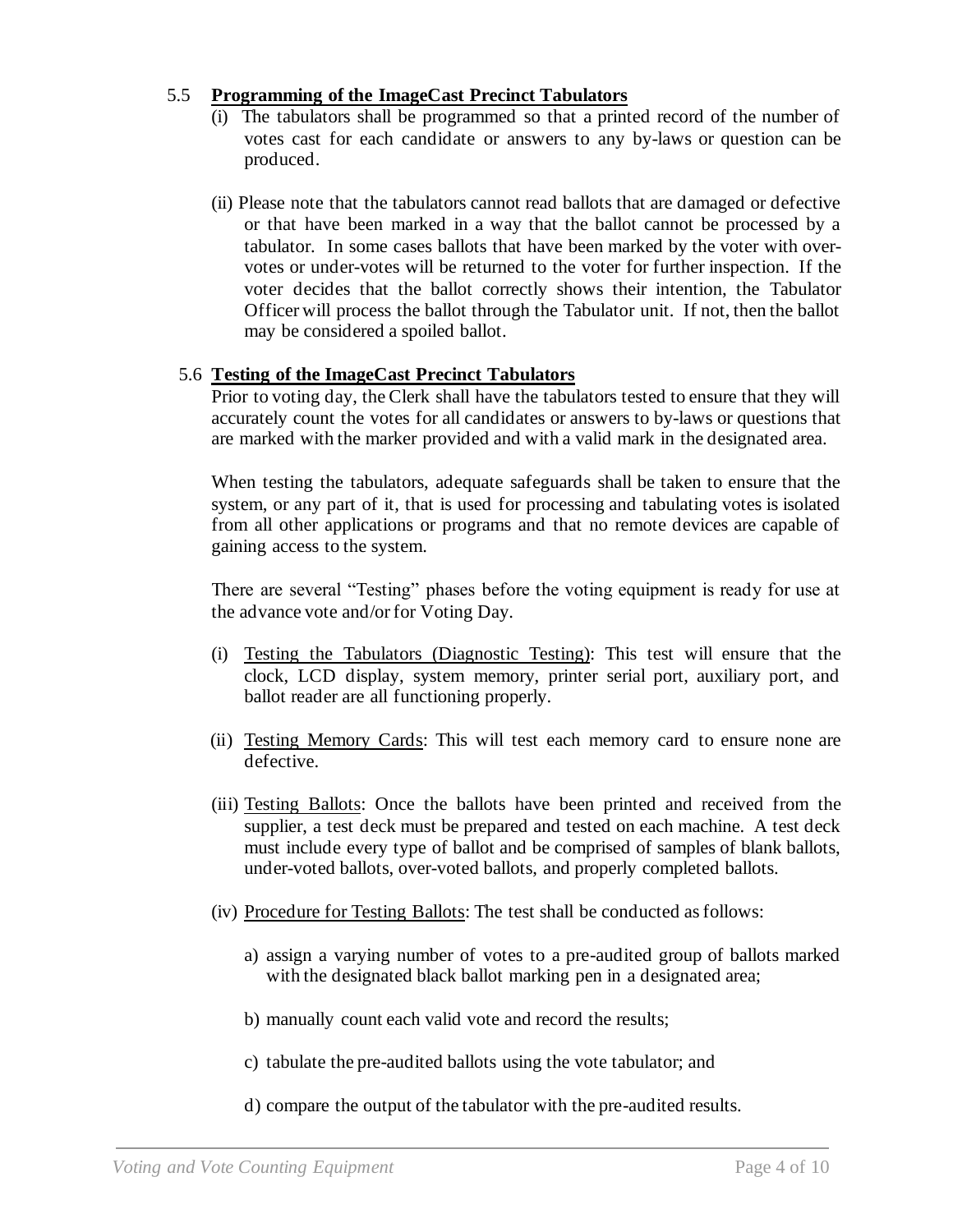- (v) Defective Machine: In the event that a vote tabulator must be replaced, or a memory card must be replaced, the replacement must be tested before it is put into operation. If a memory card is replaced, the card must be tested and the test deck of ballots shall be tested again.
- (vi) Test Documentation: A complete record of all testing phases shall be retained. In the event that the competency of the voting equipment is questioned, all printouts, and the test decks shall be retained for verification purposes by the City Clerk. The City Clerk shall, at the completion of the test, retain the programs, test materials and ballots in the manner provided for under the *Municipal Elections Act* for the keeping of election records. The City Clerk shall have access to the pre-audited group of ballots and other materials used in the programming of the tabulators.

### 5.7 **Testing of Spare Tabulators**

Prior to Voting Day, any "spare" tabulators shall be tested along with the regular assigned tabulators, as described in the section "Testing of Tabulators".

### 5.8 **Candidates/Scrutineers**

- (i) Candidates may appoint scrutineers in writing to represent them at the voting station.
- (ii) Scrutineers shall show their written appointments to election officials, upon request.
- (iii) During the fifteen minutes before the opening of the voting station, the scrutineers who are entitled to be present in a voting station during voting hours are entitled to inspect the ballots and all other papers, forms and documents relating to the vote but not so as to delay the timely opening of the voting station.
- (iv) Only one scrutineer for each certified candidate may be present within the voting station at any time. If the candidate enters the voting station, the scrutineer shall leave.
- (vi) To protect the secrecy of the vote, candidates or scrutineers will not be able to examine ballots or to object to ballots as ballots are being fed into the tabulator by the Tabulator Officer.

# 5.9 **Procedure Before Voting Begins at the Voting Place**

- (i) Where a tabulator is to be used in a voting place, the Tabulator Officer shall, in the presence of all scrutineers and election officials present, print a copy of all totals using the tabulator's memory card before the opening of the voting place confirming "0" totals and sign the report. This is called a "Zero Totals Report".
- (ii) If the totals are zero for all candidates, by-laws and questions, the Tabulator Officer shall ensure that the zero printout remains affixed to the tabulator until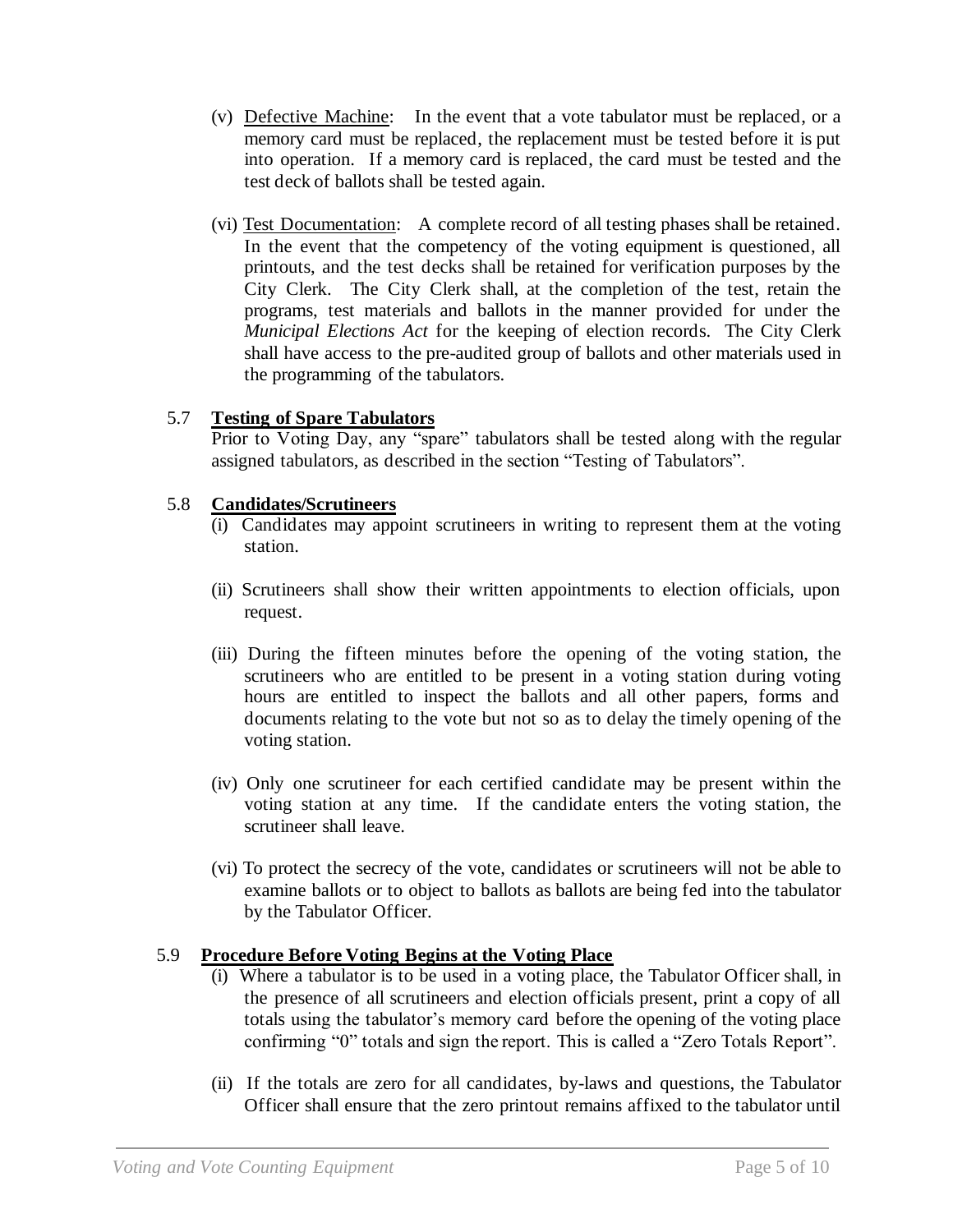the results are printed by the tabulator after the close of the vote at 8:00 o'clock p.m. All election officials and scrutineers may sign the zero totals report, if they so desire.

(iii) If the totals are not zero for all candidates, by-laws, and questions, the election official shall immediately notify the City Clerk and shall conduct the vote using the auxiliary back-up compartment of the ballot box until the vote tabulator is made operational or the City Clerk provides a back-up vote tabulator to the voting station.

### 5.10 **Procedures under Normal Circumstances**

Once the voter is verified and has completed voting, the Tabulator Officer shall, in the presence of the voter and without removing the used ballot from the secrecy folder, verify the DRO's initials and then insert the used ballot into the feed area of the tabulator until the tabulator draws the ballot from the secrecy folder in full view of the voter.

## 5.11 **Procedures in Extraordinary Circumstances**

Procedure in the event the tabulator cannot read the ballot:

- (i) If a ballot is returned by the tabulator and the voter who delivered the ballot is present, the Tabulator Officer shall re-insert the ballot into the feed area of the vote tabulator.
- (ii) If the tabulator again rejects the ballot, the Tabulator Officer shall ask the voter to re-examine the ballot to ensure they did not over-vote, make an invalid mark, or leave the ballot blank. The Tabulator Officer shall return the ballot to the voter and ask them if they wish to correct their ballot. The Tabulator Officer shall also ask the voter if they want a new ballot. If the voter wants a new ballot, then their original ballot is considered spoiled and they will have to return the ballot to the Deputy Returning Officer who originally gave them the ballot, tell them they spoiled their ballot, and request a new ballot. The Deputy Returning Officer will then place the spoiled ballot in the "Spoiled Ballot Envelope" and issue a new ballot to the voter.
- (iii) If the voter is satisfied with the ballot and wishes to place it into the ballot box as is, the Tabulator Officer may press the accept key to allow the tabulator to read the ballot.
- (iv) If the tabulator rejects a ballot and gives a message that it could not read the ballot, it means that either the scanner did not read the ballot correctly the first time, or it may be detecting a mark in an area that is rendering the ballot invalid. The Tabulator Officer will attempt to re-insert the ballot in the machine. If unsuccessful, the ballot will be considered spoiled and a new ballot will need to be issued to the voter by the Deputy Returning Officer. Once the voter has re-marked their ballot, they will bring it to the Tabulator Officer for scanning by the tabulator.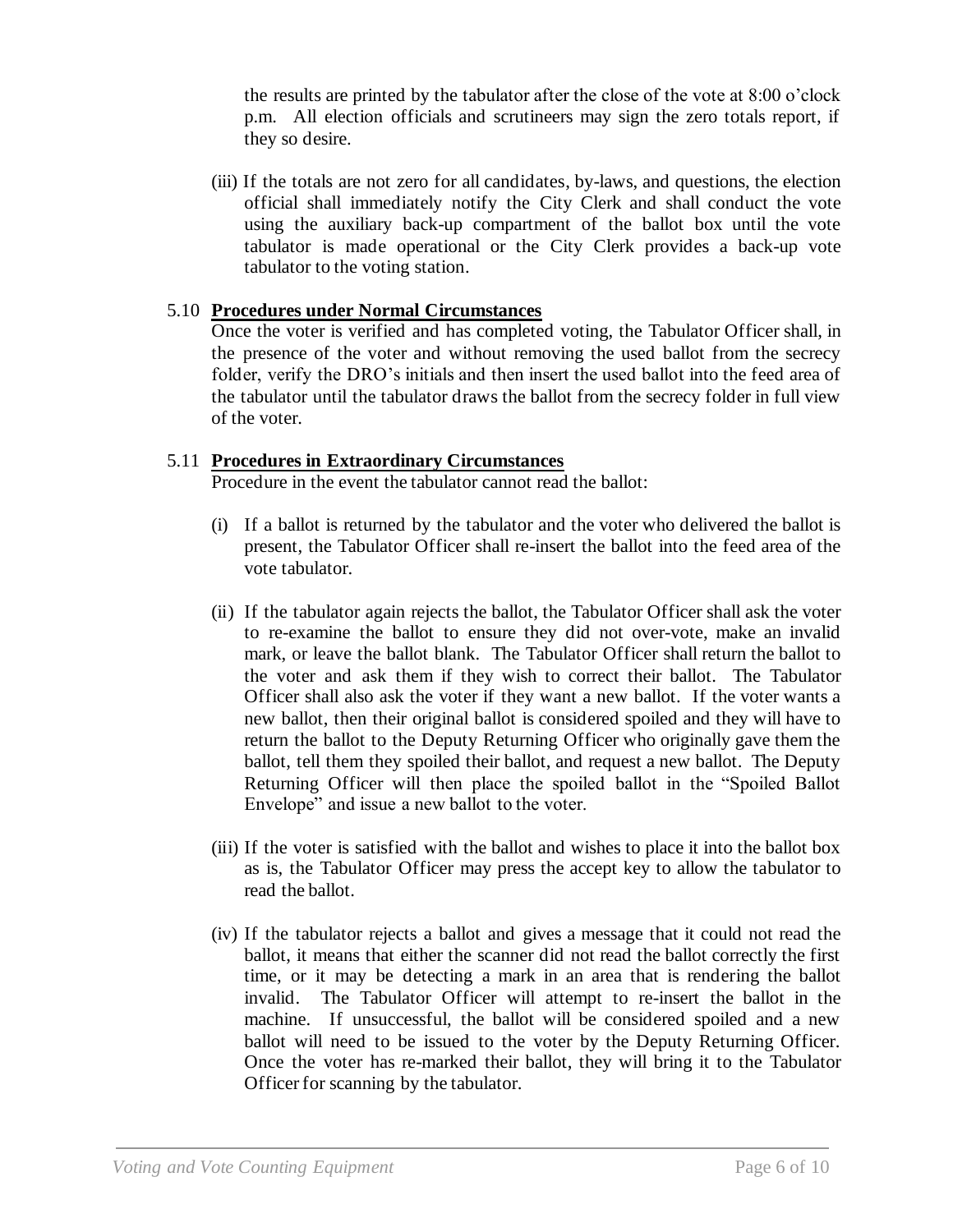### 5.12 **Procedure in the Event a Tabulator Malfunctions During the Voting Process**

In the event that a tabulator malfunctions during the voting process and the memory card is still functional, it may be necessary for replacement of the tabulator. If this is necessary, a spare tabulator will be provided.

The following steps shall be performed in order to smoothly and quickly replace any faulty equipment and resume the regular voting activities at the voting station. NOTE: At no time shall an elector be prevented from casting their ballot.

- (i) A Designated Election Official shall remove the memory card from the malfunctioning tabulator, and insert the memory card into the replacement tabulator;
- (ii) The Designated Election Official will then pack up the faulty equipment and set up the substitute tabulator. The zero totals tape from the original unit will be affixed to the new unit. In an effort to expedite the replacement, the election official who delivered the replacement tabulator may assist in packing up the faulty equipment;
- (iii) The Designated Election Official shall turn on the replacement tabulator, and verify the public count on the unit and if correct proceed to continue processing ballots. The existing ballot box continues to be used to accept ballots that are to be fed through the replacement tabulator for the remainder of the day;
- (iv) In the event that a memory card malfunctions, the Designated Election Official shall immediately contact the hotline number provided. Once a replacement memory card has been provided, the Tabulator Officer shall:
	- a) verify that the tabulator and replacement memory card are both operational, seal the original ballot box containing any ballots which were previously processed or inserted into the auxiliary compartment during the "equipment swap" and set it aside in a secure location until the close of the poll;
	- b) turn on the tabulator and proceed to print, verify and sign the zero totals report, as was done in section *5.9 - Procedure Before Voting Begins at the Voting Place* of this procedure;
	- c) feed the ballots from the original ballot box through the tabulator after the last voter has voted at the close of the voting but before the machine is closed out.

### 5.13 **Procedure for Closing the Voting Place for Advance Voting**

5.13.1 The Tabulator Officer shall, after the close of all voting days, check the auxiliary compartment for ballots to ensure all ballots have been processed. All ballots removed from the auxiliary compartment of the ballot box shall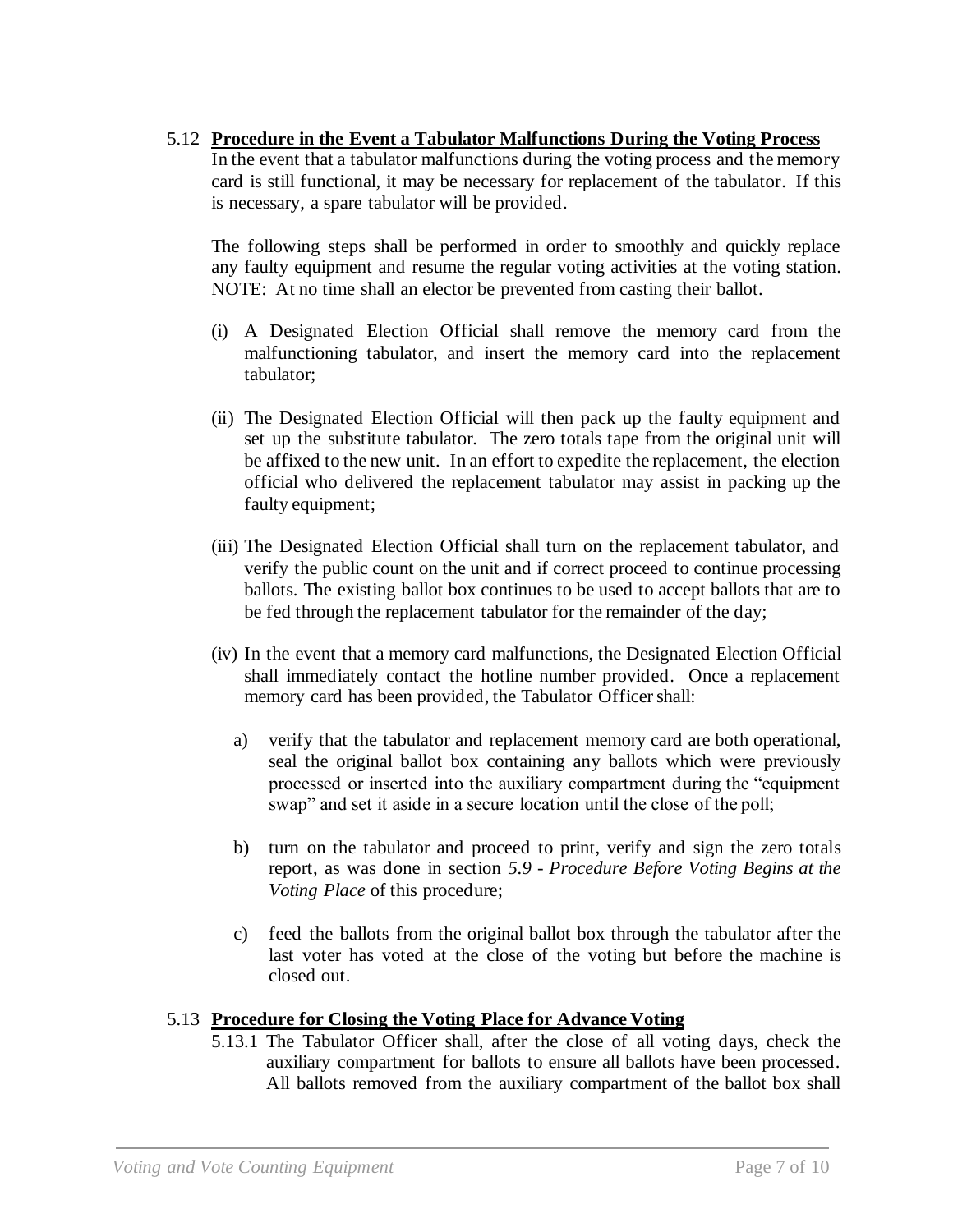be processed through the tabulator. The Tabulator Officer shall immediately:

- (i) Look at the display on the tabulator and write down the number of ballots processed through the unit;
- (ii) Shut down and unplug the tabulator and place it into the carrying case provided. Seal the ballot box and the ballot box feed slot of the ballot box. Candidates or scrutineers may, if present place their seal on the ballot box;
- (iii) Personally deliver the tabulator, ballot box, and other election supplies to the City Clerk.
- (iv) At the opening of each advance vote day, all election supplies shall be brought to the advance voting location. A new ballot box and tabulator shall be used for each day of the advance vote. A zero totals report shall be displayed before the voting begins each day.
- 5.13.2 At the end of voting on each advance vote day, the tabulator and other election supplies shall be returned to the City Clerk without "Closing the Poll". At the close of voting the Tabulator Officer shall:
	- (i) Check the auxiliary compartment of the ballot box for ballots to ensure all ballots have been processed;
	- (ii) Look at the display on the tabulator and write down the number of ballots processed through the unit. The number will later be recorded on the statement form;
	- (iii) Secure the tabulator against receiving any more ballots;
	- (iv) Sign the certificate portion of the printed record along with any scrutineers or candidates who are present and wish to sign;
	- (v) Shut down the Tabulator;
	- (vi) Seal the ballot box to ensure the box cannot be reopened without breaking the seal along with the ballot slot;
	- (vii)The Tabulator Officer shall deliver the tabulator with memory card intact, all ballot boxes, and all other material to the location designated by the City Clerk.
- 5.13.3 The total of the votes at the advance vote shall not be printed, and the remainder of the procedures under section 5.14 shall not be followed until after 8:00 o'clock p.m. on voting day at the place designated by the City Clerk.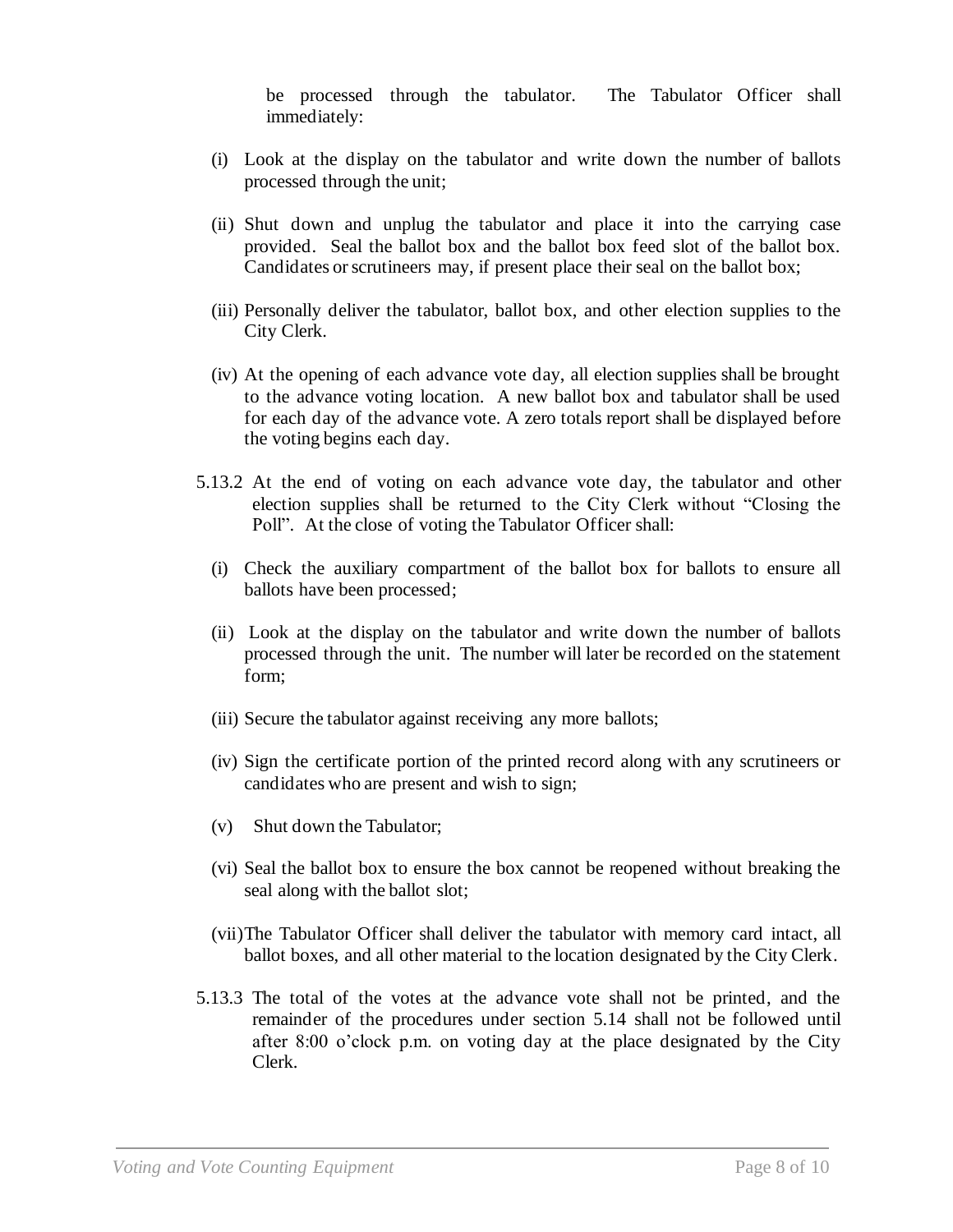5.13.4 The total of the votes cast at the advance vote shall not be made available until 8:00 p.m. on voting day.

### 5.14 **Procedure for Closing the Voting Place on Voting Day**

- The Tabulator Officer shall, after the close of the voting, check the auxiliary compartment of the ballot box for ballots to ensure all ballots have been processed;
- (ii) Look at the display on the vote tabulator and write down the number of ballots processed through the unit. The number will later be recorded on the statement form;
- (iii) Secure the vote tabulator against receiving any more ballots by invoking the "Close Poll" process for the tabulator;
- (v) Remove the zero totals report from the vote tabulator and place them into the statement envelope.
- (viii) The ballot box or transfer container will be sealed to ensure the box cannot be reopened without breaking the seal.
- (ix) The Tabulator Officer shall deliver all the election equipment and ballots to the City Clerk;

## 5.15 **General**

The City Clerk shall, at the completion of the count, retain the programs, memory cards, test materials and ballots in the same manner as is provided for in the *Municipal Elections Act* for the keeping of election records including:

- (i) The Clerk shall retain and may have access to the pre-audited group of ballots and other materials used in the programming/testing of tabulators;
- (ii) The Clerk shall not alter or make changes to the materials.

### 5.16 **Recount**

- (i) If a recount is required after Voting Day, the votes shall be counted in the same manner as the votes were counted on Voting Day and Advance Voting days and shall follow *J-1- Procedure for Conducting a Recount;*
- (ii) All tabulators to be used in the recount shall be tested before the recount in the manner described in section 5.6 in this procedure;
- (iii) The City Clerk shall attend the recount and bring the ballot boxes, tabulators, statement envelopes and all documents that, in the opinion of the City Clerk, are relevant to the recount;
- (iv) There shall be no more than one scrutineer for each certified candidate for each piece of vote-counting equipment in attendance at the recount;